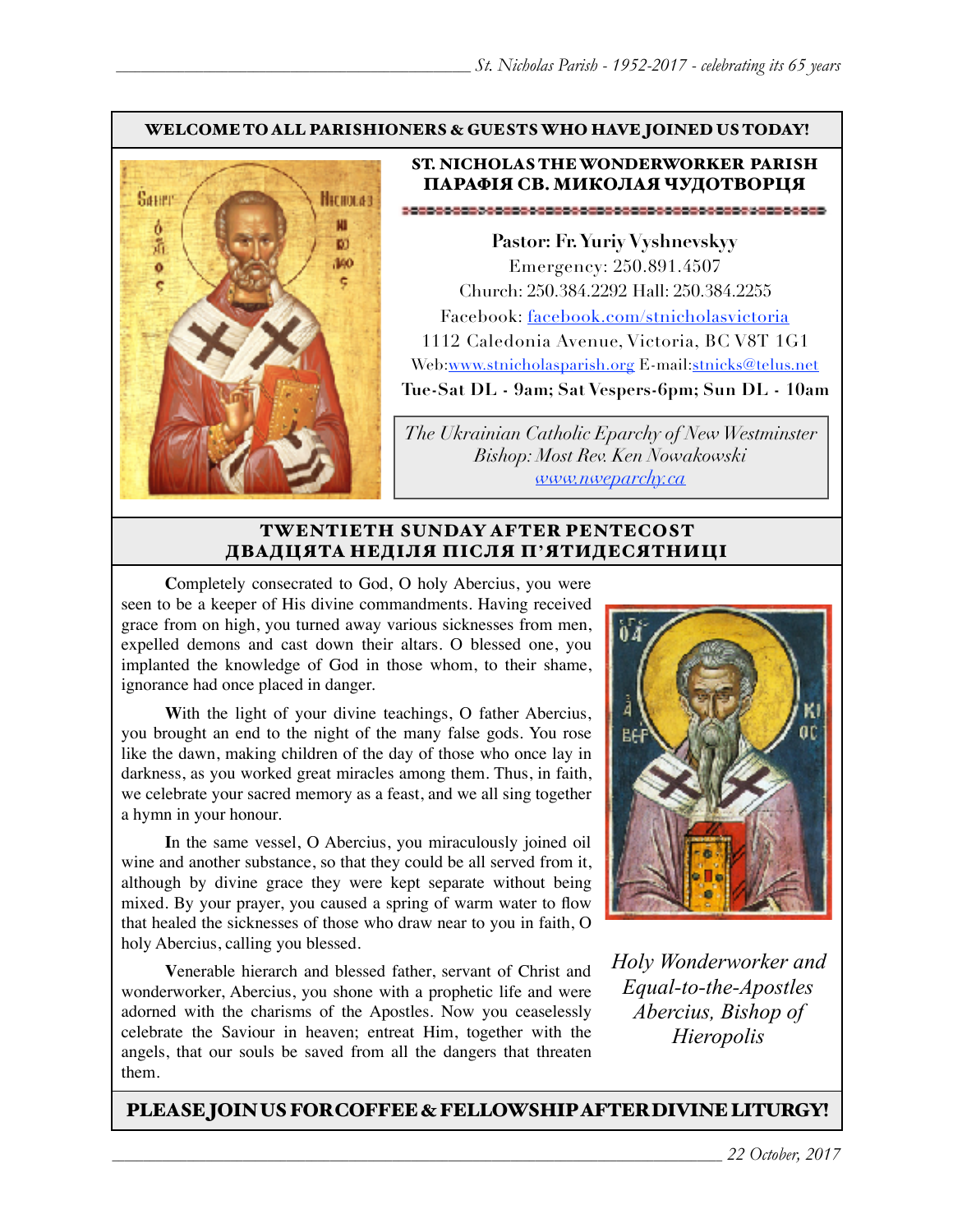| <b>SUNDAY HYMNS</b>                                                                                                                                                                                                                                                                                                                                                                        |                |                                                              |                                                                                                                                                                                              |                                       |                    |  |  |
|--------------------------------------------------------------------------------------------------------------------------------------------------------------------------------------------------------------------------------------------------------------------------------------------------------------------------------------------------------------------------------------------|----------------|--------------------------------------------------------------|----------------------------------------------------------------------------------------------------------------------------------------------------------------------------------------------|---------------------------------------|--------------------|--|--|
| <b>OPENING HYMN</b>                                                                                                                                                                                                                                                                                                                                                                        |                | Come My Friends pg. 239                                      |                                                                                                                                                                                              |                                       |                    |  |  |
| <b>COMMUNION HYMN</b>                                                                                                                                                                                                                                                                                                                                                                      |                | Пливи Світами / Let All Creation pg. 256-257                 |                                                                                                                                                                                              |                                       |                    |  |  |
| <b>CLOSING HYMN</b>                                                                                                                                                                                                                                                                                                                                                                        |                | Вже Відходим / As We Leave This Place of Worship pg. 268-269 |                                                                                                                                                                                              |                                       |                    |  |  |
| Please join us today in singing our Sunday hymns!                                                                                                                                                                                                                                                                                                                                          |                |                                                              |                                                                                                                                                                                              |                                       |                    |  |  |
| <b>SUNDAY &amp; DAILY SCHEDULE</b>                                                                                                                                                                                                                                                                                                                                                         |                |                                                              |                                                                                                                                                                                              |                                       |                    |  |  |
| SUNDAY, October 22<br>Divine Liturgy - for the Parishioners of St Nicholas Parish                                                                                                                                                                                                                                                                                                          |                |                                                              |                                                                                                                                                                                              | 10:00 AM                              |                    |  |  |
| MONDAY, October 23                                                                                                                                                                                                                                                                                                                                                                         |                | <b>NO SERVICES</b>                                           |                                                                                                                                                                                              |                                       |                    |  |  |
| TUESDAY, October 24                                                                                                                                                                                                                                                                                                                                                                        |                | Divine Liturgy of St. John Chrysostom                        |                                                                                                                                                                                              |                                       | 9:00 AM            |  |  |
| <b>WEDNESDAY, October 25</b>                                                                                                                                                                                                                                                                                                                                                               |                |                                                              |                                                                                                                                                                                              | Divine Liturgy of St. John Chrysostom |                    |  |  |
| THURSDAY, October 26                                                                                                                                                                                                                                                                                                                                                                       |                |                                                              |                                                                                                                                                                                              | Divine Liturgy of St. John Chrysostom |                    |  |  |
| FRIDAY, October 27                                                                                                                                                                                                                                                                                                                                                                         |                | Divine Liturgy of St. John Chrysostom                        |                                                                                                                                                                                              |                                       | 9:00 AM            |  |  |
| SATURDAY, October 28                                                                                                                                                                                                                                                                                                                                                                       |                | Divine Liturgy of St. John Chrysostom<br>Vespers             |                                                                                                                                                                                              |                                       | 9:00 AM<br>6:00 PM |  |  |
| SUNDAY, October 29                                                                                                                                                                                                                                                                                                                                                                         |                | Divine Liturgy - for the Parishioners of St Nicholas Parish  |                                                                                                                                                                                              |                                       | 10:00 AM           |  |  |
| Please Note: to request a Divine Liturgy for a special intention, please see Fr. Yuriy to arrange for it!                                                                                                                                                                                                                                                                                  |                |                                                              |                                                                                                                                                                                              |                                       |                    |  |  |
| <b>SUNDAY EPISTLE READERS</b>                                                                                                                                                                                                                                                                                                                                                              |                |                                                              |                                                                                                                                                                                              |                                       |                    |  |  |
| <b>DATE</b>                                                                                                                                                                                                                                                                                                                                                                                | <b>READING</b> |                                                              | <b>UKRAINIAN</b><br><b>ENGLISH</b>                                                                                                                                                           |                                       |                    |  |  |
| SUNDAY, October 22                                                                                                                                                                                                                                                                                                                                                                         | Gal. 1:11-19   |                                                              | Andrij Pelekhatyi                                                                                                                                                                            | Bryan Melnyk                          |                    |  |  |
| SUNDAY, October 29                                                                                                                                                                                                                                                                                                                                                                         | Gal. 2:16-20   | Liliia Palyvoda                                              |                                                                                                                                                                                              | Peter Iwanuck                         |                    |  |  |
| SUNDAY, November 5                                                                                                                                                                                                                                                                                                                                                                         | Gal. 6:11-18   | Motria Koropecky                                             |                                                                                                                                                                                              | Caroline Smudy                        |                    |  |  |
| SUNDAY, November 12                                                                                                                                                                                                                                                                                                                                                                        | Eph. 2:4-10    | Rita Vanderven<br>Yuliya Pelekhata                           |                                                                                                                                                                                              |                                       |                    |  |  |
| Thank you, Epistle readers, for your service in proclaiming God's Word!                                                                                                                                                                                                                                                                                                                    |                |                                                              |                                                                                                                                                                                              |                                       |                    |  |  |
| PARISH COUNCIL EXECUTIVE                                                                                                                                                                                                                                                                                                                                                                   |                |                                                              | <b>PASTORAL MINISTRY &amp; HOLY MYSTERIES</b>                                                                                                                                                |                                       |                    |  |  |
| CHAIRPERSONAlec Rossa - 250.472.3374<br>SECRETARYCindy Lazaruk - 778.677.9072<br>TREASURERWilliam Vanderven - 250.478.1458<br>FINANCIAL SECRETARYDavid Newberry - 250.598.8197<br>FUNDRAISING/HALL RENTALRobert Herchak - 250.386.7872<br>MAINTENANCEMurray Chapman - 250.658.4769<br>LITURGICAL COMMITTEEMotria Koropecky - 250.658.3051<br>MEMBER AT LARGELiliia Palyvoda - 250.857.1683 |                |                                                              | BAPTISMSby appointment<br>MARRIAGESsix months notice should<br>be given to the parish priest, and he should be<br>contacted before any other arrangements are made<br>FUNERALSby appointment |                                       |                    |  |  |
| VIBRANT PARISHDarlene DeMerchant - 250.727.3837<br><b>Bequests &amp; Wills:</b> Leaving a bequeath is a process of giving a donation through your will. It is                                                                                                                                                                                                                              |                |                                                              |                                                                                                                                                                                              |                                       |                    |  |  |

simply a distribution from your estate to a charitable organization through your last will and testament. It can be as small or as large a donation as you wish. It is important that you talk to your lawyer about the process. In your kindness please remember St Nicholas the Wonderworker Ukrainian Catholic Church in your bequeath and will. If anyone wishes to make such a bequeath in their will, the following clause may be included or added to a will: "I give, devise, and bequeath to St Nicholas the Wonderworker Ukrainian Catholic Parish - 1112 Caledonia Avenue, Victoria BC, V8T 1G1, the sum of \$  $\qquad \qquad$  (or  $\qquad \qquad$  % of my estate), to be used for the benefit of the parish and it's pastoral activities."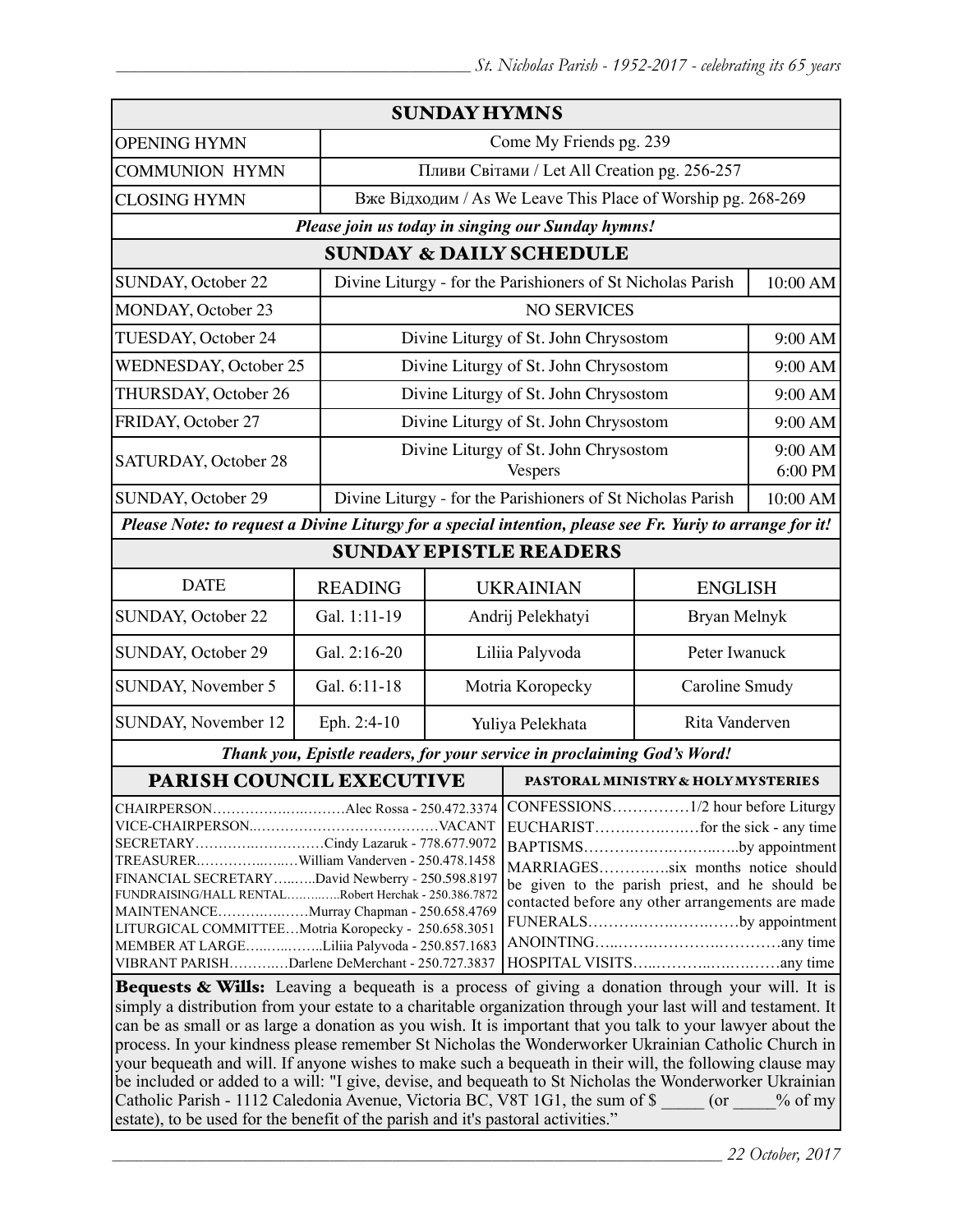### **Vibrant Parish Prayer**

**O** God, Creator of Heaven and Earth! Because of your indescribable love for us, you sent your Only-Begotten Son, Our Lord and Saviour, Jesus Christ - The Way, The Truth, and The Life and our Salvation. In His name, we turn to You. Strengthen our hearts and minds in Christian love and in unity of purpose as we strive to build a Vibrant Parish. Give us the grace to model our lives according to the Word of God. Instill in us the desire to pray and to celebrate the Holy Mysteries as one Christian Family in our Parish Community. Inspire us to follow Your great command to be a servant to the less fortunate among us! Grant this, O Lord, through the mercies and love for mankind of Your Only-Begotten Son with whom You are blessed, together with Your All-Holy, Good and Life-Giving Spirit, now and forever and ever. Amen!



## **The Vibrant Parish**

**A Place To Encounter The Living Christ** Through the word, the Holy Mysteries & Prayer, Serving One's Neighbor, Leadership Fostering & Serving Unity and Missionary Spirit (His Beatitude Sviatoslav)



### **Молитва Живої Парафії**

**Г**осподи Ісусе Христе, Пастирю Добрий, як колись Ти пригорнув заблуканих овечок, щоб вони пізнали Твій голос і були Твоїм стадом, так і сьогодні глянь ласкаво з небесних висот на нашу парафію та зішли на неї Твого Святого Духа, щоб вона була місцем пізнання радості Доброї Новини. Скріплюй нас Твоєю присутністю та єднай нас кожночасно в молитві. Даруй нам духа служіння ближньому, щоб у нашій парафії кожний міг зустріти Тебе, милостивого Бога. Благослови наш духовний провід Твоєю мудрістю і дай, щоб ніхто з нас не шкодував ні часу, ні талантів, ні матеріальних дібр для розбудови Твого царства. Єднай нас у мирі та злагоді, щоб ми були Твоєю спільнотою любові. Всели в нас місійного духа, щоб ми стали тим світилом євангельського слова, молитви і добрих діл, що кличе кожного до участі в Божественному житті, щоб славилося, Спасе, Твоє Ім'я з безначальним Твоїм Отцем та пресвятим, благим і животворящим Твоїм Духом нині, і повсякчас, і на віки віків. Амінь.

# DIVINE LITURGY PROPERS

*The Divine Liturgy - An Anthology for Worship: Liturgy - pg. 388-461; propers - pg. 337* 

**Troparion, Tone 3:** Let the heavens be glad, let the earth rejoice,\* for the Lord has done a mighty deed with his arm.\* He trampled death by death; He became the first born of the dead;\* He saved us from the abyss of Hades\* and granted great mercy to the world.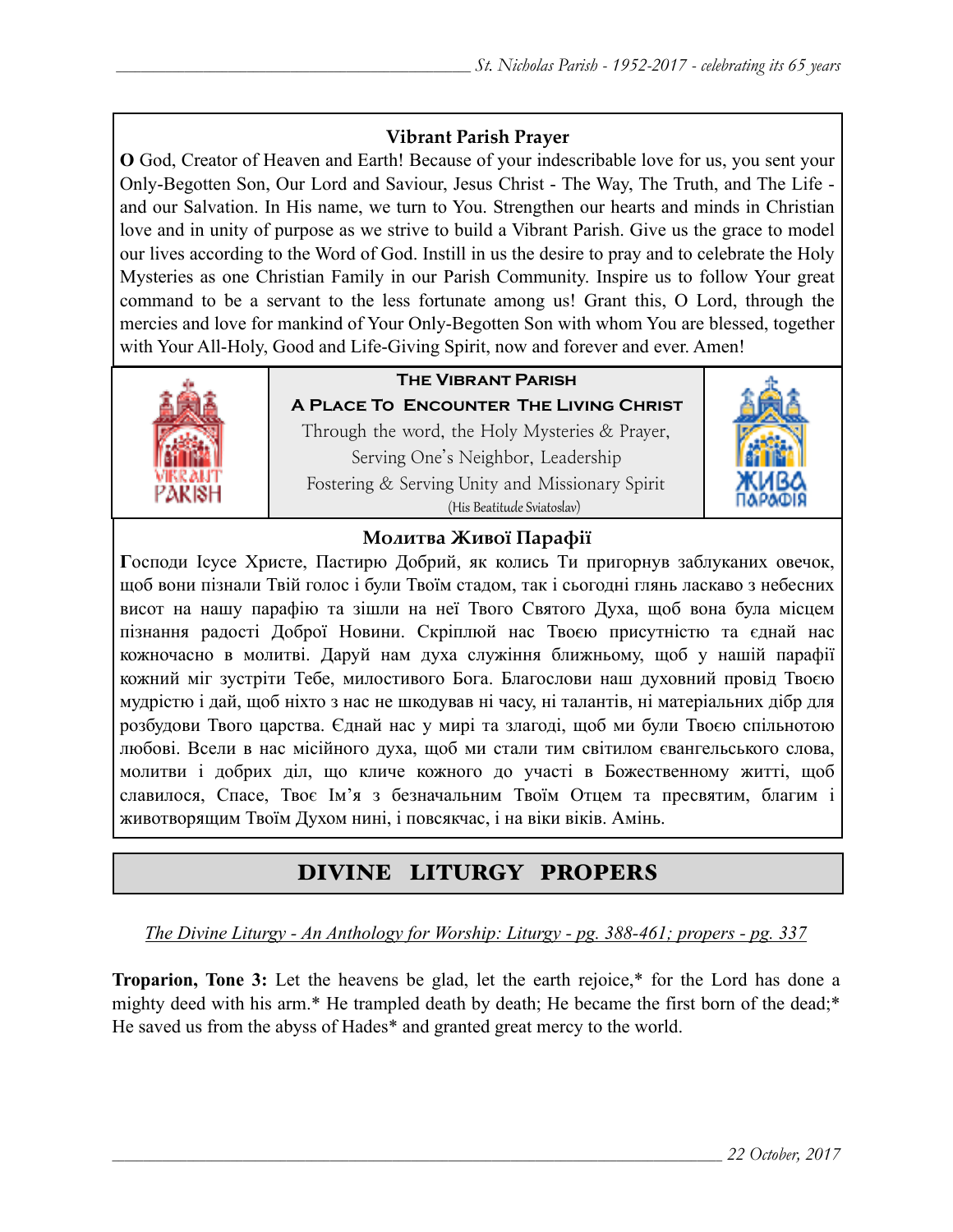**Glory: Kontakion, Tone 3:** You rose from the tomb, O compassionate Lord,\* and led us out from the gates of death.\* Today Adam exults and Eve rejoices,\* and the prophets together with the patriarchs\* unceasingly acclaim the divine might of Your power.

**Now: Theotokion, Tone 3:** Today the Virgin stands before us in the church,\* and together with the choirs of saints invisibly prays to God for us.\* Angels are worshipping with hierarchs,\* apostles exult with prophets,\* for the Mother of God prays in our behalf to the eternal God.

**Prokimenon, Tone 3:** Sing to our God, sing; \* sing to our King, sing. *Verse:* Clap your hands, all you nations; shout unto God with the voice of joy.

**Epistle - Gal. 1:11-19 - A Reading from the Letter of Saint Apostle Paul to Galatians:** Brothers and Sisters, now I want you to know, brothers, that the gospel preached by me is not of human origin. For I did not receive it from a human being, nor was I taught it, but it came through a revelation of Jesus Christ. For you heard of my former way of life in Judaism, how I persecuted the church of God beyond measure and tried to destroy it, and progressed in Judaism beyond many of my contemporaries among my race, since I was even more a zealot for my ancestral traditions. But when (God), who from my mother's womb had set me apart and called me through his grace, was pleased to reveal his Son to me, so that I might proclaim him to the Gentiles, I did not immediately consult flesh and blood, nor did I go up to Jerusalem to those who were apostles before me; rather, I went into Arabia and then returned to Damascus. Then after three years I went up to Jerusalem to confer with Kephas and remained with him for fifteen days. But I did not see any other of the apostles, only James the brother of the Lord.

**Alleluia, Tone 3:** *Verse:* In You, O Lord, have I hoped that I may not be put to shame for ever. *Verse:* Be a protector unto me, O God, and a house of refuge to save me.

**Gospel - Luke 7:11-16 -** At that time Jesus journeyed to a city called Nain, and his disciples and a large crowd accompanied him. As he drew near to the gate of the city, a man who had died was being carried out, the only son of his mother, and she was a widow. A large crowd from the city was with her. When the Lord saw her, he was moved with pity for her and said to her, "Do not weep." He stepped forward and touched the coffin; at this the bearers halted, and he said, "Young man, I tell you, arise!" The dead man sat up and began to speak, and Jesus gave him to his mother. Fear seized them all, and they glorified God, exclaiming, "A great prophet has arisen in our midst," and "God has visited his people."

**Communion Verse:** Praise the Lord from the heavens;\* praise Him in the highest. Alleluia, alleluia,\* alleluia!

 $\iff$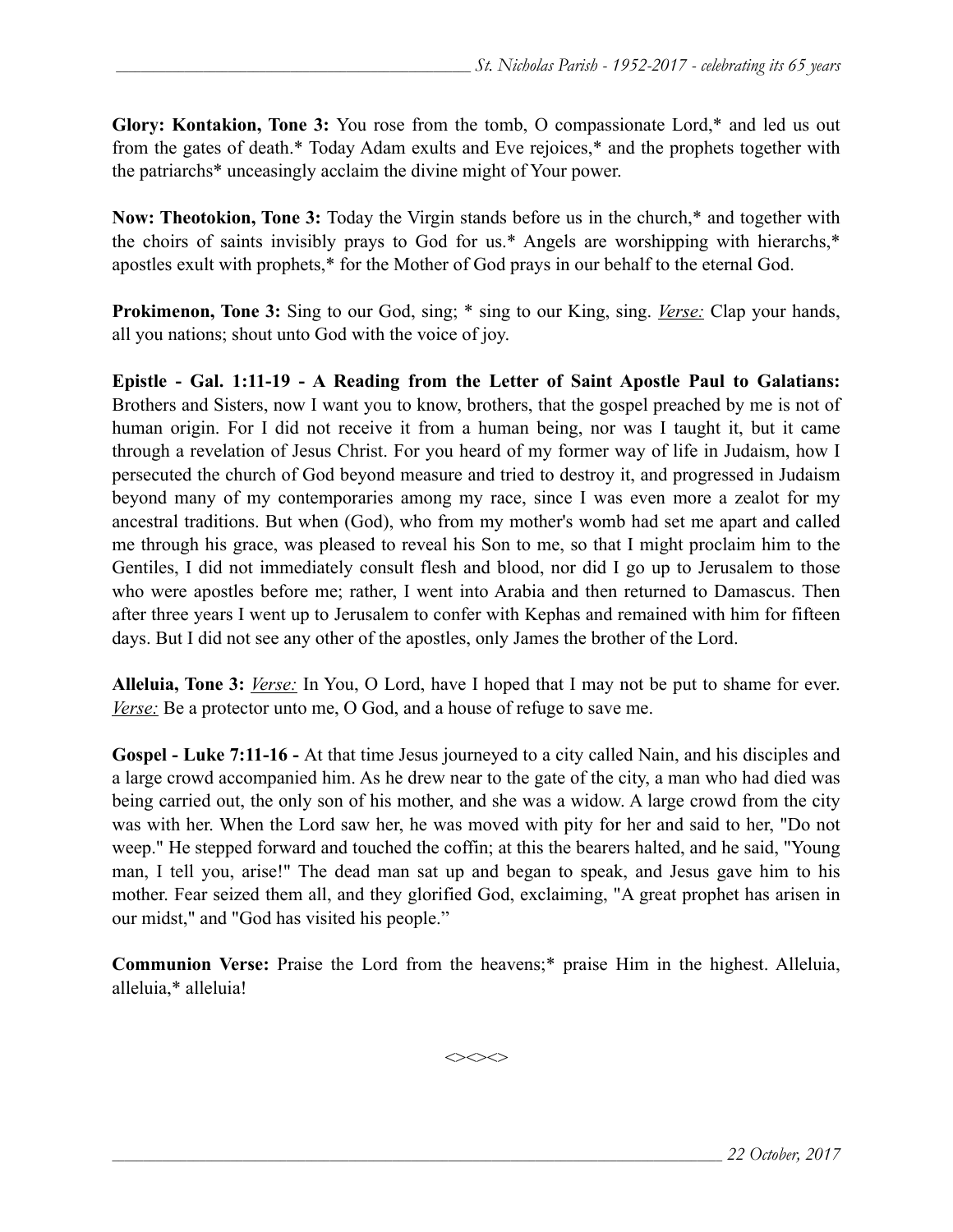**Тропар, глас 3:** Нехай веселяться небеснії, нехай радуються земляни,\* бо показав владу рукою Своєю Господь,\* Він смертю смерть подолав,\* первістоком з-поміж мертвих став,\* визволив нас із глибин аду,\* і подав світові велику милість.

**Слава: Кондак, глас 3:** Воскрес Ти нині з гробу, Щедрий,\* і нас візвів із брам смерти;\* нині Адам веселиться і радіє Єва,\* разом же і пророки з патріярхами безустанно оспівують\* божественну могутність влади Твоєї.

**І нині: Богородичний, глас 3:** Діва сьогодні стоїть перед нами у храмі\* та з хорами святих невидимо за нас молиться Богу.\* Ангели з архиєреями поклоняються, апостоли ж з пророками радуються;\* бо за нас благає Богородиця споконвічного Бога.

**Прокімен, глас 3:** Співайте Богові нашому, співайте;\* співайте цареві нашому, співайте. *Стих:* Всі народи, заплещіть руками, кликніть до Бога голосом радости.

**Апостол - Гал. 1:11-19 - До Галатів Послання Святого Апостола Павла Читання:** Браття і сестри, звіщаю ж вам, браття, що Євангелія, яку я благовістив, вона не від людей. Бо я не прийняв, ні навчився її від людини, але відкриттям Ісуса Христа. Чули бо ви про моє поступовання перше в юдействі, що Божу Церкву жорстоко я переслідував та руйнував її. І я перевищував в юдействі багатьох своїх ровесників роду мого, бувши запеклим прихильником моїх отцівських передань. Коли ж Бог, що вибрав мене від утроби матері моєї і покликав благодаттю Своєю, уподобав виявити мною Сина Свого, щоб благовістив я Його між поганами, я не радився зараз із тілом та кров'ю, і не відправився в Єрусалим до апостолів, що передо мною були, а пішов я в Арабію, і знову вернувся в Дамаск. По трьох роках потому пішов я в Єрусалим побачити Кифу, і в нього пробув днів із п'ятнадцять. А іншого з апостолів я не бачив, крім Якова, брата Господнього.

**Алилуя, глас 3:** *Стих:* Вислухає тебе Господь у день печалі, захистить тебе ім'я Бога Якова. *Стих:* Господи, спаси царя і вислухай нас, коли будемо взивати до Тебе.

**Євангеліє - Лука 7:11-16 -** У той час Ісус пішов у місто, що зветься Наїн, а з ним ішли його учні й сила народу. Коли ж вони наблизились до міської брами, якраз виносили мертвого сина, єдиного в матері своєї, що була вдовою; і було з нею досить людей з міста. Побачивши її, Господь зглянувся над нею і сказав до неї: "Не плач." І приступивши, доторкнувсь до мар, і ті, що несли, зупинились. Тоді Ісус сказав: "Юначе, кажу тобі, встань!" І мертвий підвівся і почав говорити. І він віддав його матері. Страх огорнув усіх, і вони прославляли Бога та й говорили: "Великий пророк устав між нами", і: "Бог навідався до народу свого."

**Причасний:** Хваліте Господа з небес,\* хваліте Його на висотах. Алилуя, алилуя, алилуя!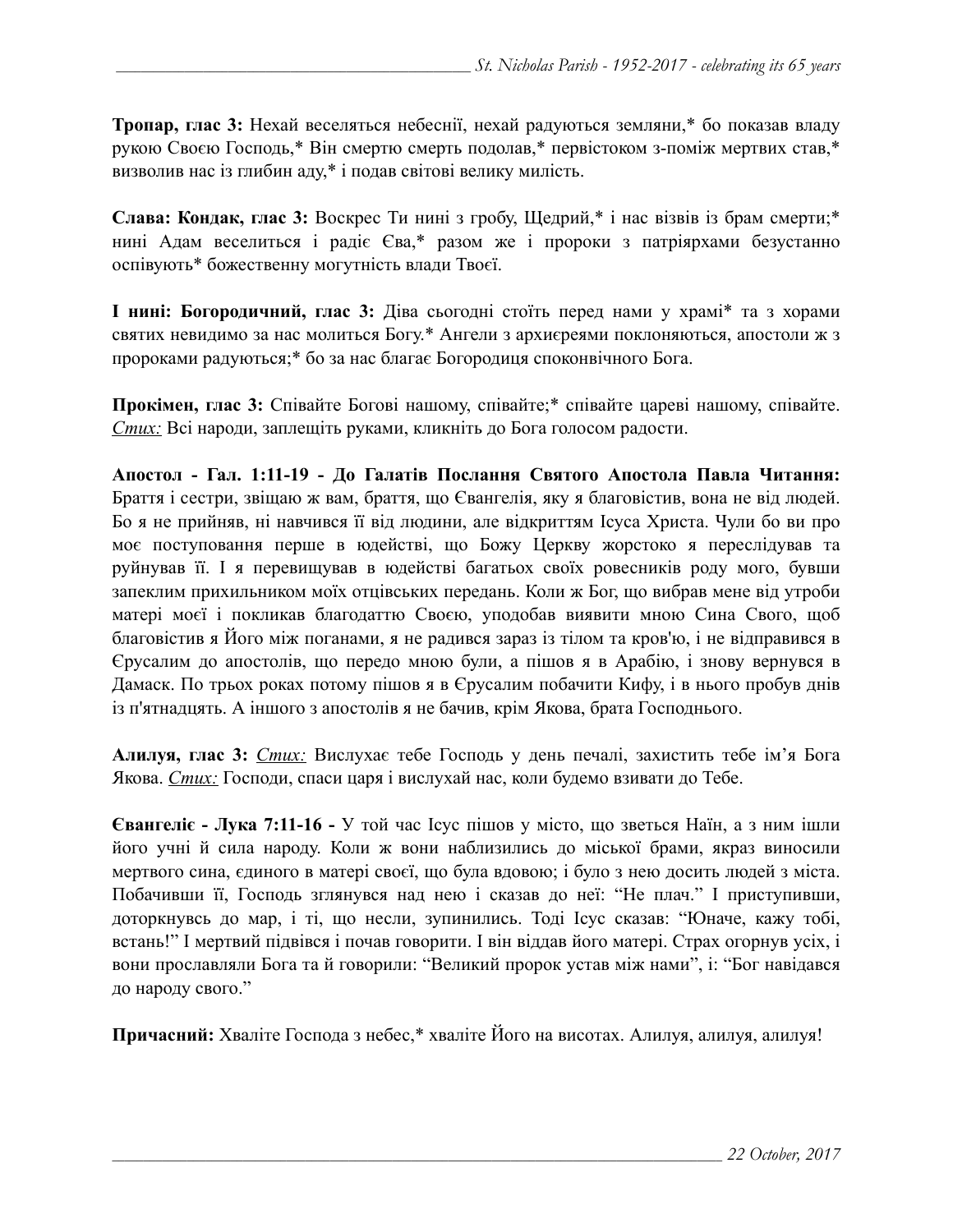## ANNOUNCEMENTS

- ✦**HOLY CROSS PARISH ANNIVERSARY:** Dear Fr. Andrii, members of the parish council and the parishioners of Holy Cross Ukrainian Catholic parish in Surrey, BC. On behalf of the faithful of St. Nicholas parish please accept our prayers and greetings on the joyful occasion of the 50th Anniversary celebration of Holy Cross Ukrainian Catholic Church. May our Lord Jesus Christ continue to bless you abundantly for many more years to come Многая Літа!
- ✦**NEXT SUNDAY, Oct. 29:** presentation after Liturgy "Christ Our Pascha Catechism of the Ukrainian Catholic Church".
- ✦**SUNDAY PRESENTATIONS WITH COFFEE:** Please join us for a series of presentations on the Faith, the Prayer and the Life of our Church. Presentations will be taken place on Sundays after Divine Liturgy and during our fellowship time and shouldn't last more than 30min. Sunday, Oct. 29 - "Christ Our Pascha - Catechism of the Ukrainian Catholic Church"; Sunday, Nov. 5 - "Metropolitan Andrey Sheptytsky - a gift to humanity"; Sunday, Nov. 12 - "Eastern Catholic Churches. What are they?" Stay for coffee and learn something new for yourself.
- ✦**DIOCESE OF VICTORIA JOB POSTING:** Assistant Director of Faith Formation and Evangelization – please see the bulletin board and website for a list of the responsibilities and position requirements. Please note that only those shortlisted for an interview will be contacted. Deadline for applications is November 27, 2017.
- ✦**HAPPY BIRTHDAY** to all those who celebrated their birthdays this past week. May the Lord Our God continue to bless you abundantly and the Holy Mother of God protects you at all times. Многая Літа!
- ✦**CHURCH HALL RENOVATIONS:** Dear parishioners, this past summer the parish council approved making some renovations in our church hall by updating some furnishings that were at least 20 years old and showing signs of wear and aging: \*replaced the hot water tank, \*replaced the toilets to minimize the use of water, \*installed wood laminate floor in the entire hall, \*installed tile laminate floor in the kitchen and both washrooms, \*installed carpet down the front stairs of the hall and outside the washrooms. We were able to keep the labour cost down as several members of our parish helped to remove the flooring and the stage. The total of the entire project is \$21,594.37 (\$17,550.82 - flooring; \$4,043.55 - plumbing). We are asking for your financial support to help offset the costs of the renovations. Please consider donating generously. We thank you and pray for you!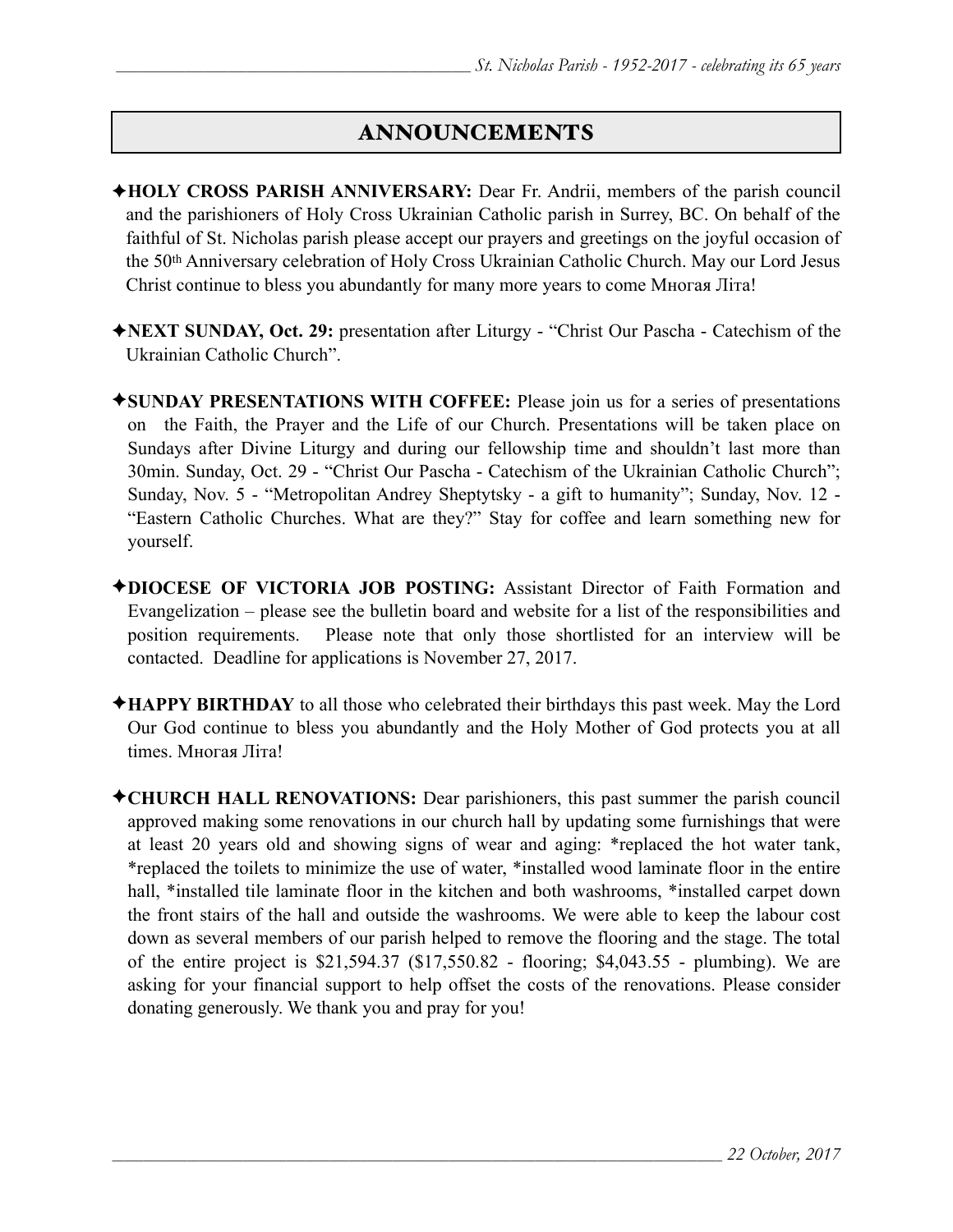- ✦**PRAYER REQUEST:** Please keep in your prayers ARTHUR BOBAY, who is recovering after surgery, and other members of our parish, our family and friends who are ailing, in hospitals, nursing homes and those who are not able to join actively in their community.
- ✦**TRAVELING ICON:** Anyone interested in gracing their home with Christ The Teacher Icon can call Darlene DeMerchant at 250.727.3837
- ✦**PARISH CALENDAR OF BIRTHDAYS & ANNIVERSARIES:** If you would like to be included in our Parish Calendar of Birthday and Anniversary celebrations, please put date in our calendar located at the church vestibule. Each week, we will list the names in our parish bulletin so we can celebrate these happy occasions together!
- ✦**JOIN OUR CHOIR:** Do you enjoy singing? Please consider joining our St Nicholas Parish Choir and remember that we ALWAYS looking for new members! Contact Motria Koropecky for details at 250.658.3051
- ✦**CATECHISM ANNOUNCEMENT:** "*And they were bringing to Him also the infants, in order that He may be touching them; but after the disciples saw it, they rebuked them. But Jesus called them to Himself and said, Let alone the little children to come to Me, and cease hindering them; for of such is the kingdom of God*." We are happy to welcome all children to our St. Nicholas The Wonderworker catechism program. Weekly classes are scheduled Sunday morning during Divine Liturgy. We want your children to learn more about their Catholic faith, sacred scripture, feast days, and religious practices and customs of the Ukrainian Catholic church. If you have any questions, please do not hesitate to contact Marian Chalifoux at 250.507.1005
- ✦**THRIFTY'S PRE-PAID FOOD CARDS** We all have to buy groceries. Why not have 6% of it returned back to the church at no extra charge! Cards are available in \$100, \$200, and \$500 denominations. Talk to Alec after today's liturgy to pre- order your cards. We need to sell A LOT of them! We encourage you to consider purchasing them for yourselves as gifts too.
- ✦**BE A STEWARD:** Have you ever wondered what more can you do to help our parish? Here are some suggestions: **Steward** of property security; **Steward** of grounds cleaning; **Steward** of cleaning church; **Steward** of church linen; **Steward** of outreach; **Steward** of caring; **Steward** of prayer; **Steward** of service. Quite often, our homebound or senior members, once active in their younger years, want to find purpose in their senior years. It's not only about doing but about "BEING" present to others. Contact Fr. Yuriy **OR** Darlene DeMerchant for more information. You will be amazed how "BEING" can make a difference.
- ✦**PARISH LIBRARY:** please visit our parish library and browse through the books on spirituality, church history, iconography, history of the Ukrainians in Canada, children's books and more… The library is located in the church vestibule.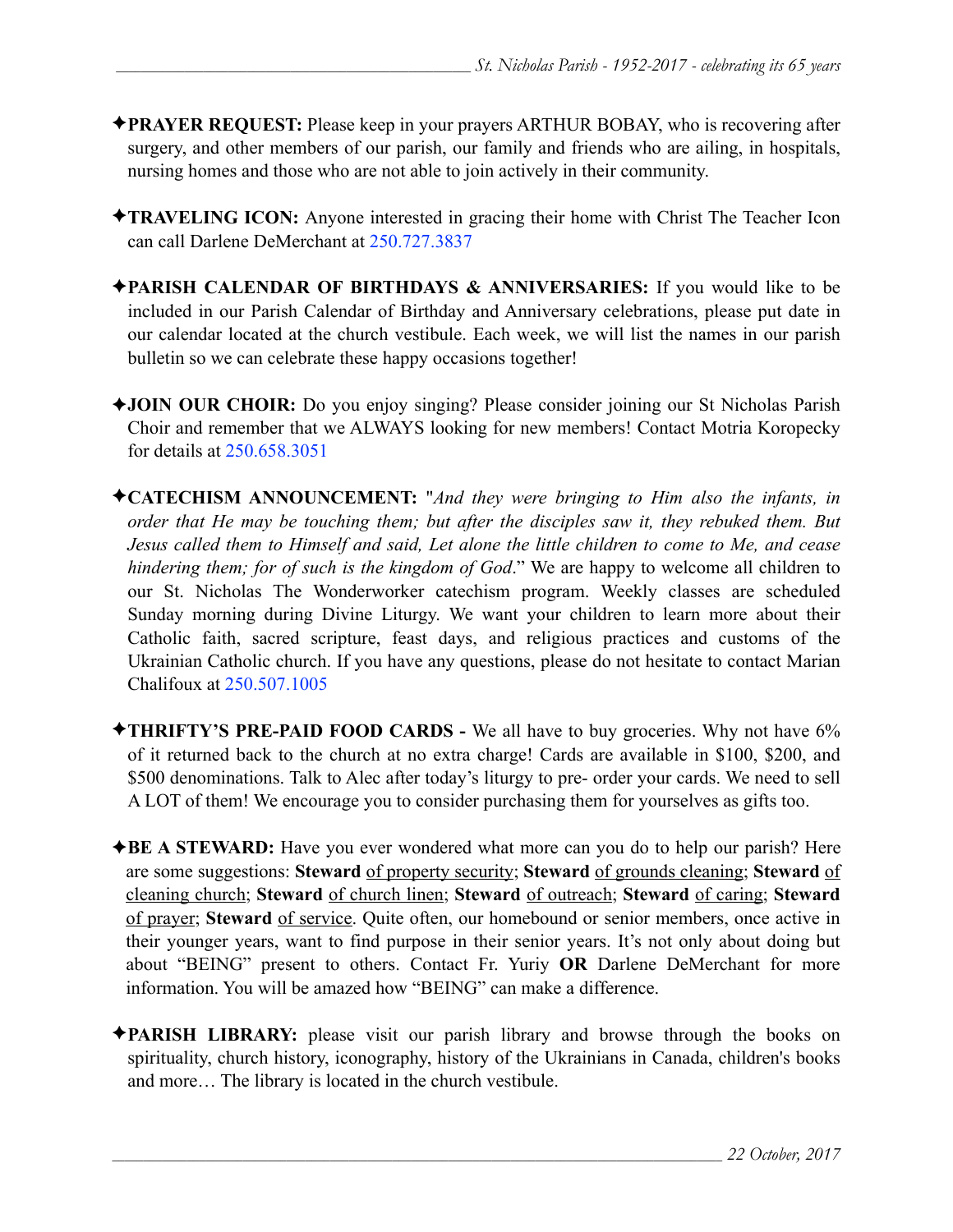| * ST. NICHOLAS CHRISTMAS FOOD FAIR *<br><u>11:00 am - 2:00 pm; Saturday, December 2, 2017</u> |                                                                                     |                                   |                                                        |  |  |  |
|-----------------------------------------------------------------------------------------------|-------------------------------------------------------------------------------------|-----------------------------------|--------------------------------------------------------|--|--|--|
| <b>FOOD PREPARATION SCHEDULE</b>                                                              |                                                                                     |                                   |                                                        |  |  |  |
| <b>DATE</b>                                                                                   | <b>TASK</b>                                                                         | <b>TIME</b>                       | <b>VOLUNTEERS</b>                                      |  |  |  |
| Thu. Oct. 26                                                                                  | Steam & rib cabage                                                                  | 10:00 - 12:30 pm                  | Need $5-6$ volunteers                                  |  |  |  |
| Tue. Oct. 31                                                                                  | Make cabbage rolls                                                                  | 10:00 - 1:30 pm<br>(lunch served) | Need $12-15$<br>volunteers                             |  |  |  |
| Thu. Nov. 2                                                                                   | Package frozen<br>cabbage rolls                                                     | 10:00 - 11:30 am                  | Need $2-3$ volunteers                                  |  |  |  |
| Tue. Nov. 7                                                                                   | Peel potatoes                                                                       | 8:30 - 10:00 am                   | Need $2-3$ volunteers                                  |  |  |  |
| Wed. Nov. 8                                                                                   | Make potato balls                                                                   | 8:30 - 11:30 am                   | Need 5-6 volunteers                                    |  |  |  |
| Thu. Nov. 9                                                                                   | Make pyrohy                                                                         | 9:00 - 1:30 pm                    | Need 22-25<br>volunteers                               |  |  |  |
| Sat. Nov. 11                                                                                  | Bag frozen pyrohy                                                                   | 9:00 - II:00 am                   | Need $3-4$ volunteers                                  |  |  |  |
| Tue. Nov. 14                                                                                  | Steam & rib cabage                                                                  | 10:00 - 12:30 pm                  | Need $5-6$ volunteers                                  |  |  |  |
| Thu. Nov. 16                                                                                  | Make cabbage rolls                                                                  | 10:00 - 1:30 pm<br>(lunch served) | Need 12-15<br>volunteers                               |  |  |  |
| Sat. Nov. 18                                                                                  | Package frozen<br>cabbage rolls                                                     | 10:00 - 11:30 am                  | Need 2-3 volunteers                                    |  |  |  |
| Thu. Nov. 23                                                                                  | Make pyrohy<br>(sauerkraut & cottage<br>cheese; lunch served)                       | 9:00 - 1:30 pm                    | Need 20-25 volunteers                                  |  |  |  |
| Sat. Nov. 25                                                                                  | Bag frozen pyrohy                                                                   | 9:00 - II:00 am                   | Need 3-4 volunteers                                    |  |  |  |
| Tue. Nov. 28                                                                                  | Bake kolachi                                                                        | 8:30 - 1:30 pm                    | Need $5-6$ volunteers                                  |  |  |  |
| Wed. Nov. 29                                                                                  | Bag frozen kolachi                                                                  | 10:00 - 11:00 am                  | Need I volunteer                                       |  |  |  |
| Thu. Nov. 30                                                                                  | Bake kolachi (if<br>needed)                                                         | 8:30 - 12:30 pm                   | Need $5-6$ volunteers                                  |  |  |  |
| Fri. Dec. I                                                                                   | Set up tables,<br>package & price; put<br>up signs etc.                             | $9:00 - 4:00$ pm                  | Need $5-6$ volunteers                                  |  |  |  |
| Sat. Dec. 2                                                                                   | <b>FOOD FAIR</b><br>$\mathbf{r}$ and $\mathbf{r}$ and $\mathbf{r}$ and $\mathbf{r}$ | $8:30 - 4:00 \text{ pm}$          | Need 20+ volunteers<br>for set up, sales,<br>clean up. |  |  |  |

appreciated as this is a major fundraiser for the parish. Please invite your friends to these work sessions, As always your assistance in helping out with food preparation for our Christmas food Fair is much specially those interested in learning how to make perogies and cabbage rolls. For more information and to confirm your availability to help contact Robert at 250.386.7872 or [rlherchak@gmail.com](mailto:rlherchak@gmail.com)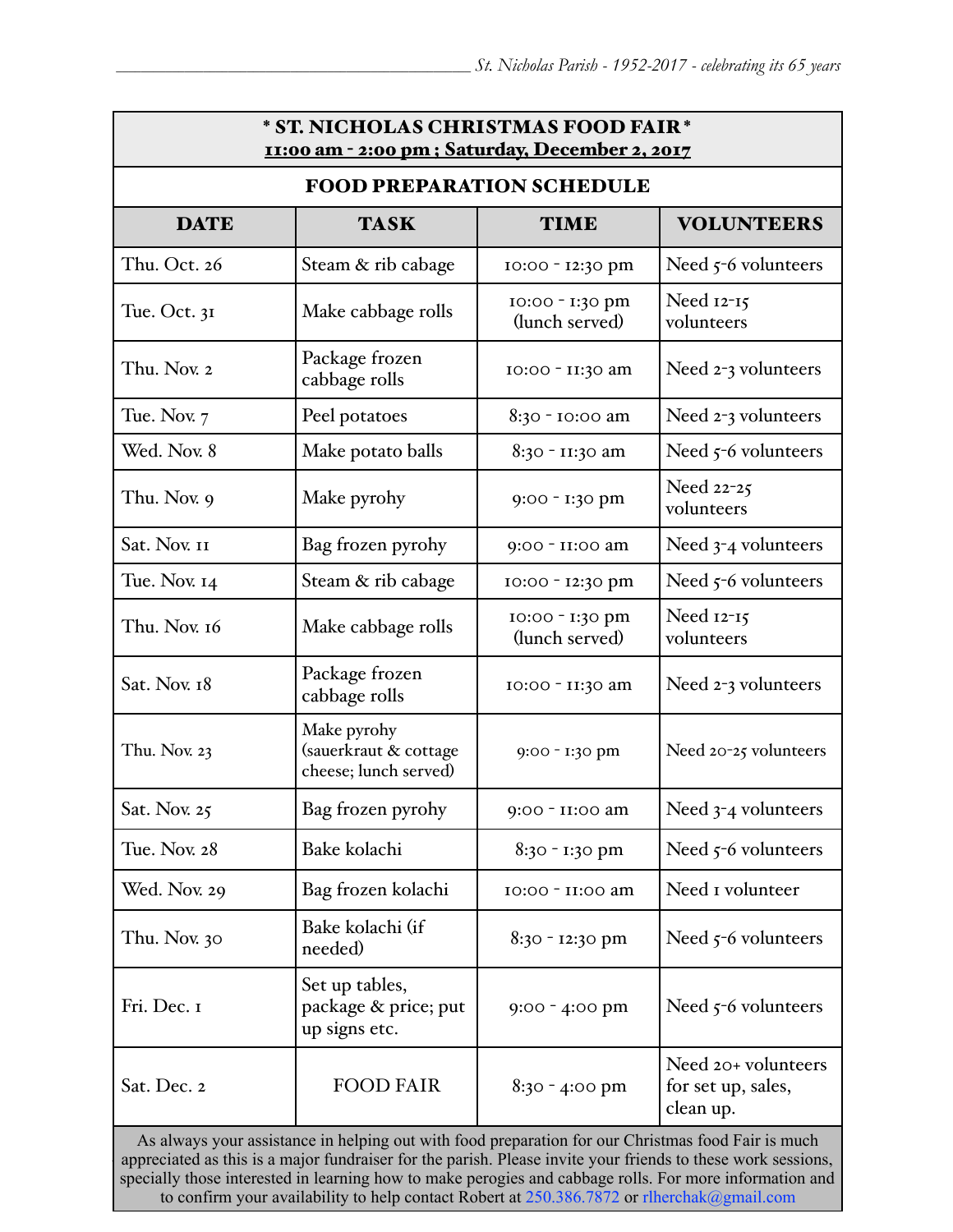- ✦**SUNDAY COFFEE VOLUNTEERS** act as hosts and serve light refreshments following the Sunday morning Divine Liturgy, providing an opportunity for the faithful to socialize with friends and visitors following their shared worship experience. We thank all of our parishioners who kind volunteer to serve refreshments. Whether you are new to the Parish, or are a longtime members, please join us for coffee.
- ✦**WE SHARE THE AIR:** Please keep it healthy and fragrant free. Someone in this area is scent-sitive. The chemicals used in scented products can make some people sick, especially those with fragrance sensitivities, asthma, allergies and other respiratory ailments. PLEASE DO NOT \*wear perfume, cologne, lotion, aftershave and other fragrances; \*USE unscented personal care products. Be Sensitive to Others. Thank you for your understanding. *St. Nicholas parish.*
- ✦**OCTOBER 15, SUNDAY DONATIONS:** Coffee: \$34.75; Vigil lights: \$12.00; Loose collection: \$90.10; Envelope collection: \$315.00; Pre-authorized donations Oct 9 to Oct 15: \$120.00